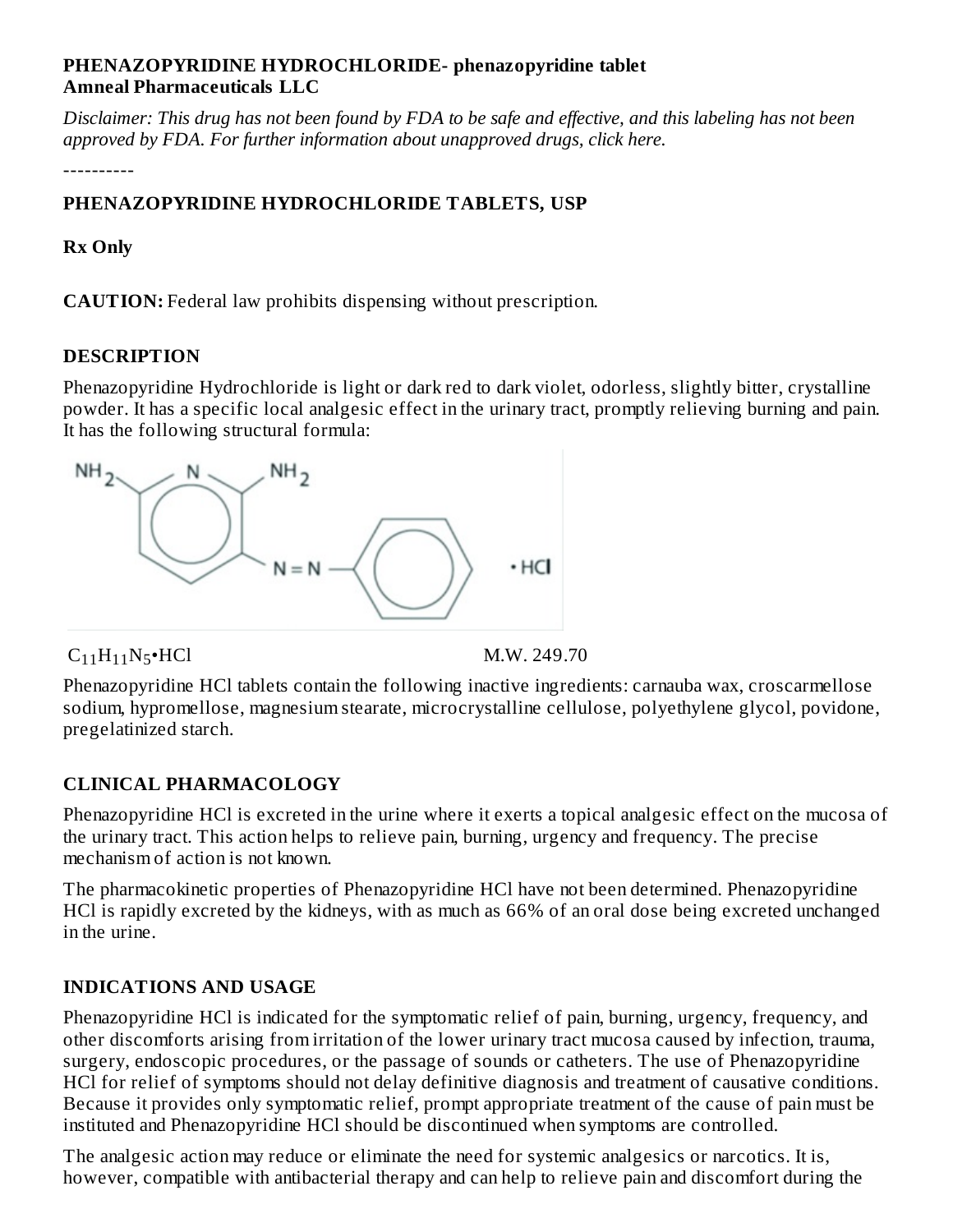interval before antibacterial therapy controls the infection. Treatment of a urinary tract infection with Phenazopyridine HCl should not exceed 2 days because there is a lack of evidence that the combined administration of Phenazopyridine HCl and an antibacterial provides greater benefit than administration of the antibacterial alone after 2 days. (See DOSAGE AND ADMINISTRATION section.)

# **CONTRAINDICATIONS**

Phenazopyridine HCl should not be used in patients who have previously exhibited hypersensitivity to it. The use of Phenazopyridine HCl is contraindicated in patients with renal insufficiency.

# **ADVERSE REACTIONS**

Headache, rash, pruritus and occasional gastrointestinal disturbance. An anaphylactoid-like reaction has been described. Methemoglobinemia, hemolytic anemia, renal and hepatic toxicity have been reported, usually at overdosage levels (see Overdosage Section).

# **PRECAUTIONS**

#### **General**

A yellowish tinge of the skin or sclera may indicate accumulation due to impaired renal excretion and the need to discontinue therapy. The decline in renal function associated with advanced age should be kept in mind.

NOTE: Patients should be informed that Phenazopyridine HCl produces a reddish-orange discoloration of the urine and may stain fabric. Staining of contact lenses has been reported.

#### **Laboratory Test Interaction**

Due to its properties as an azo dye, Phenazopyridine HCl may interfere with urinalysis based on spectrometry or color reactions.

# **Carcinogenicity, Mutagenicity, Impairment of Fertility**

Long-term administration of Phenazopyridine HCl has induced neoplasia in rats (large intestine) and mice (liver).

Although no association between Phenazopyridine HCl and human neoplasia has been reported, adequate epidemiological studies along these lines have not been conducted.

# **Pregnancy Category B**

Reproduction studies have been performed in rats at doses up to

50 mg/kg/day and have revealed no evidence of impaired fertility or harm to the fetus due to Phenazopyridine HCl. There are, however, no adequate and well controlled studies in pregnant women. Because animal reproduction studies are not always predictive of human response, this drug should be used during pregnancy only if clearly needed.

# **Nursing Mothers**

No information is available on the appearance of Phenazopyridine HCl, or its metabolites in human milk.

# **DOSAGE AND ADMINISTRATION**

100 mg Tablets: Average adult dosage is two tablets 3 times a day after meals.

200 mg Tablets: Average adult dosage is one tablet 3 times a day after meals.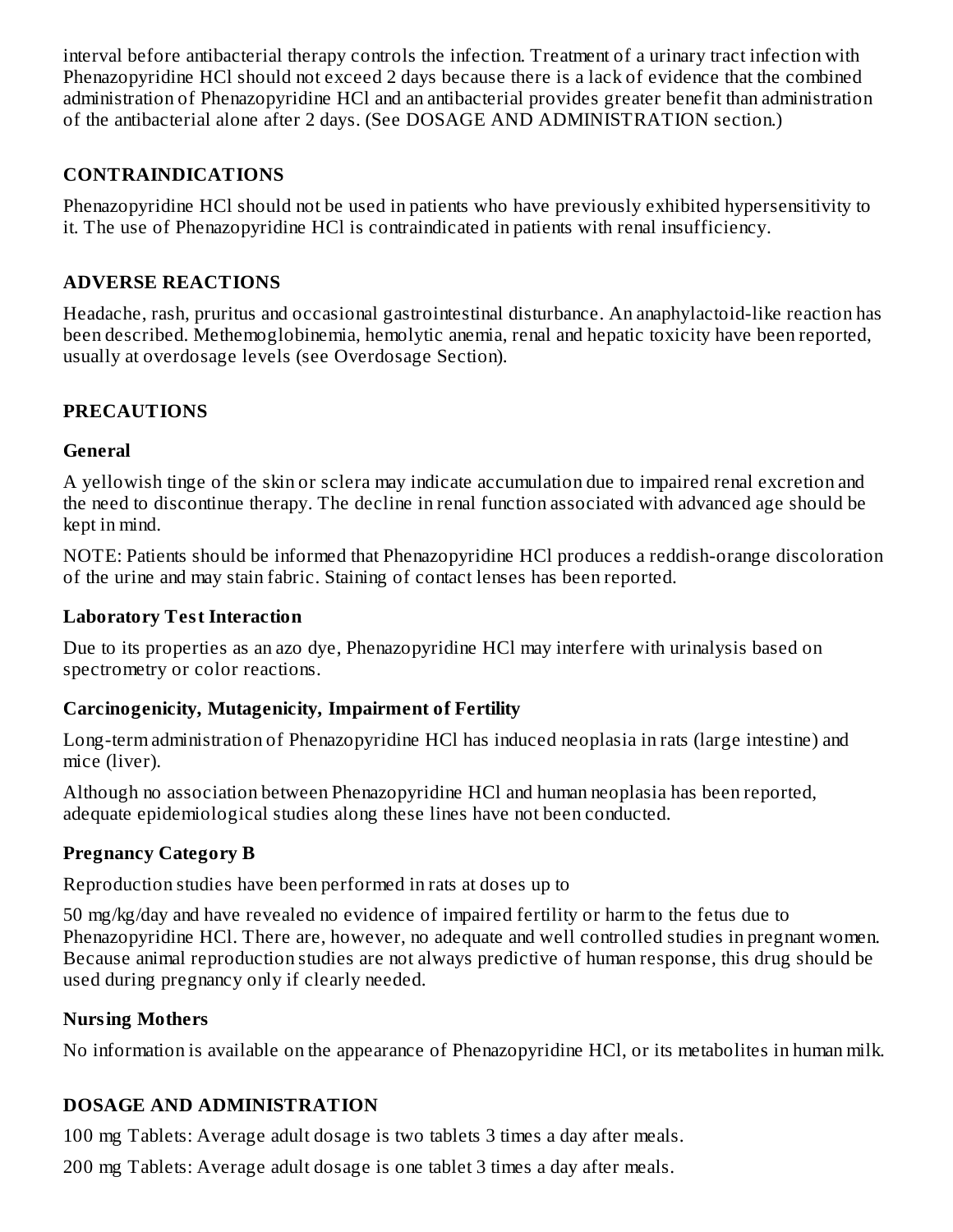When used concomitantly with an antibacterial agent for the treatment of a urinary tract infection, the administration of Phenazopyridine HCl should not exceed 2 days.

# **OVERDOSAGE**

Exceeding the recommended dose in patients with good renal function or administering the usual dose to patients with impaired renal function (common in elderly patients) may lead to increased serum levels and toxic reactions. Methemoglobinemia generally follows a massive, acute overdose. Methylene blue, 1 to 2 mg/kg/body weight intravenously or ascorbic acid 100 to 200 mg given orally should cause prompt reduction of the methemoglobinemia and disappearance of the cyanosis which is an aid in diagnosis. Oxidative Heinz body hemolytic anemia may also occur, and "bite cells" (degmacytes) may be present in a chronic overdosage situation. Red blood cell G-6-PD deficiency may predispose to hemolysis. Renal and hepatic impairment and occasional failure, usually due to hypersensitivity, may also occur.

# **HOW SUPPLIED**

100 mg Tablets: Supplied in bottles of 100 (NDC 65162-517-10) counts.

Appearance: Deep brown to maroon colored, round, film coated tablets debossed "AN" above "1" on one side and plain on the other.

200 mg Tablets: Supplied in bottles of 100 (NDC 65162-520-10) counts.

Appearance: Deep brown to maroon colored, round, film coated tablets debossed "AN" above "2" on one side and plain on the other.

**DISPENSE** contents with a child-resistant closure (as required) and in a tight container as defined in the USP.

**STORE** at 20<sup>°</sup> to 25<sup>°</sup>C (68<sup>°</sup> to 77<sup>°</sup>F); excursions permitted to 15<sup>°</sup> to 30<sup>°</sup>C (59<sup>°</sup> to 86<sup>°</sup>F) [See USP] Controlled Room Temperature].

Distributed by: **Amneal Pharmaceuticals** Bridgewater, NJ 08807

Rev. 12-2015-00

# **PACKAGE LABEL.PRINCIPAL DISPLAY PANEL**

| NDC 65162-517-10                               | <b>Each tablet contains:</b><br>Phenazopyridine Hydrochloride, USP 100 mg                                         |                   |
|------------------------------------------------|-------------------------------------------------------------------------------------------------------------------|-------------------|
| Phenazopyridine                                | <b>Usual Dosage:</b> See package outsert for dosage information.                                                  |                   |
| Hydrochloride                                  | Dispense contents with a child-resistant closure (as<br>required) and in a tight container as defined in the USP. | ≣                 |
| <b>Tablets, USP</b>                            | Store at 20° to 25°C (68° to 77°F); excursions permitted<br>to 15° to 30°C (59° to 86°F) [See USP Controlled      | ÷                 |
| 100 mg<br><b>Rx</b> only<br><b>100 TABLETS</b> | Room Temperature].<br>KEEP THIS AND ALL MEDICATION OUT OF THE REACH<br>OF CHILDREN.                               | $\circ$<br>ഥ<br>Ö |
| amneal                                         | <b>Amneal Pharmaceuticals</b><br>Distributed by:<br>Bridgewater, NJ 08807<br>Rev. 12-2015-00                      | $\geq$ m.         |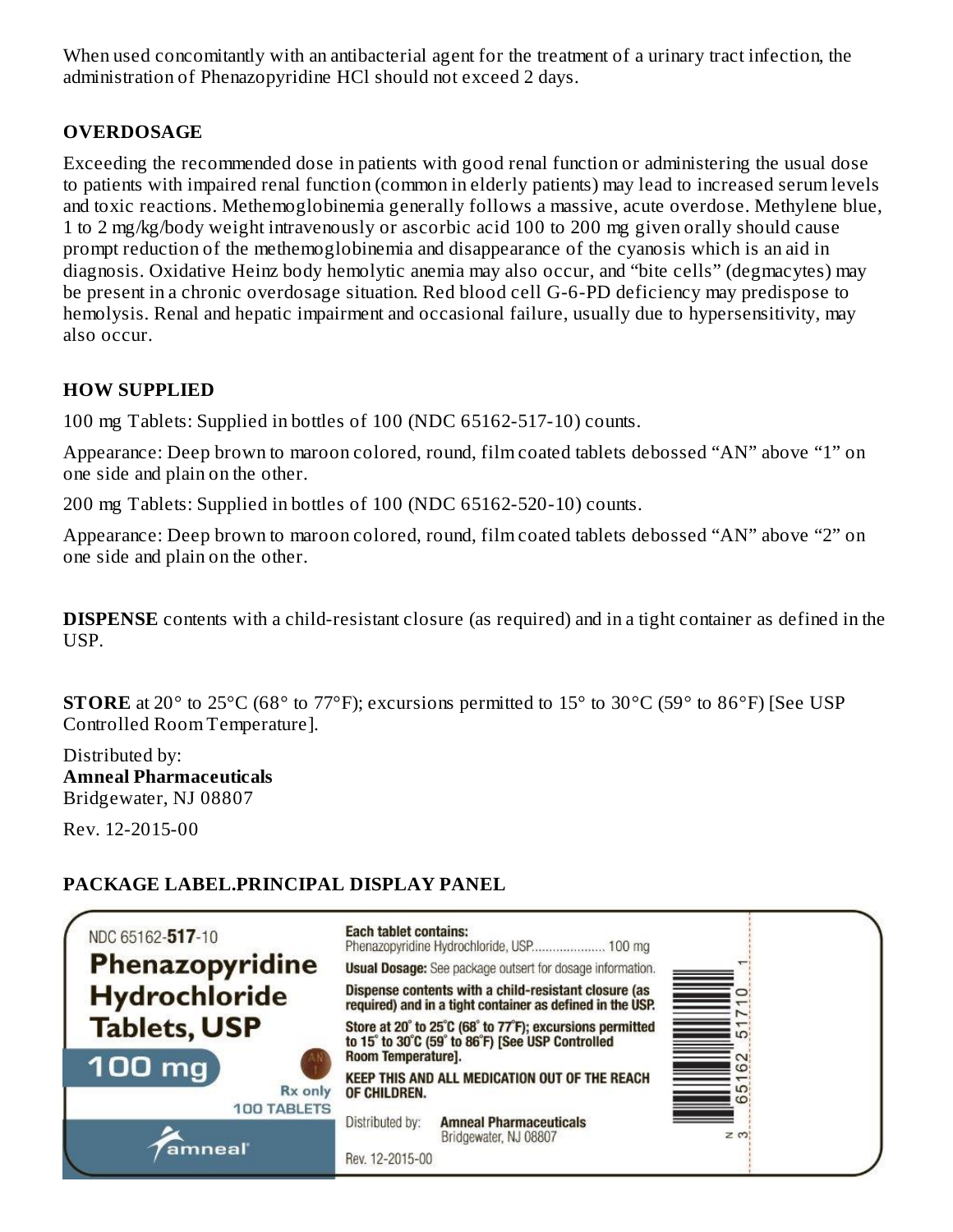#### **PACKAGE LABEL.PRINCIPAL DISPLAY PANEL**



**200 mg Label**

|                                                                                                                                 |                                                 | PHENAZOPYRIDINE HYDROCHLORIDE  |              |                          |               |          |
|---------------------------------------------------------------------------------------------------------------------------------|-------------------------------------------------|--------------------------------|--------------|--------------------------|---------------|----------|
| phenazopyridine tablet                                                                                                          |                                                 |                                |              |                          |               |          |
|                                                                                                                                 |                                                 |                                |              |                          |               |          |
| <b>Product Information</b>                                                                                                      |                                                 |                                |              |                          |               |          |
| Product Type                                                                                                                    |                                                 | <b>HUMAN PRESCRIPTION DRUG</b> |              | Item Code (Source)       | NDC:65162-517 |          |
| <b>Route of Administration</b>                                                                                                  |                                                 | ORAL                           |              |                          |               |          |
|                                                                                                                                 |                                                 |                                |              |                          |               |          |
|                                                                                                                                 |                                                 |                                |              |                          |               |          |
| <b>Active Ingredient/Active Moiety</b>                                                                                          |                                                 |                                |              |                          |               |          |
|                                                                                                                                 |                                                 | <b>Ingredient Name</b>         |              | <b>Basis of Strength</b> |               | Strength |
| PHENAZOPYRIDINE HYDROCHLORIDE (UNII: 0EWG668W17) (PHENAZOPYRIDINE - PHENAZOPYRIDINE<br><b>HYDROCHLORIDE</b><br>UNII:K2J09EMJ52) |                                                 |                                |              | 100 mg                   |               |          |
|                                                                                                                                 |                                                 |                                |              |                          |               |          |
| <b>Inactive Ingredients</b>                                                                                                     |                                                 |                                |              |                          |               |          |
|                                                                                                                                 |                                                 | <b>Ingredient Name</b>         |              |                          |               | Strength |
| <b>CARNAUBA WAX (UNII: R12CBM0EIZ)</b>                                                                                          |                                                 |                                |              |                          |               |          |
| CROSCARMELLOSE SODIUM (UNII: M28OL1HH48)                                                                                        |                                                 |                                |              |                          |               |          |
|                                                                                                                                 | HYPROMELLOSES (UNII: 3NXW29V3WO)                |                                |              |                          |               |          |
|                                                                                                                                 | MAGNESIUM STEARATE (UNII: 70097M6I30)           |                                |              |                          |               |          |
|                                                                                                                                 | CELLULOSE, MICRO CRYSTALLINE (UNII: OP1R32D61U) |                                |              |                          |               |          |
| POLYETHYLENE GLYCOL 1000 (UNII: U076Q6Q621)                                                                                     |                                                 |                                |              |                          |               |          |
| PO VIDONE (UNII: FZ989GH94E)                                                                                                    |                                                 |                                |              |                          |               |          |
| STARCH, CORN (UNII: O8232NY3SJ)                                                                                                 |                                                 |                                |              |                          |               |          |
|                                                                                                                                 |                                                 |                                |              |                          |               |          |
| <b>Product Characteristics</b>                                                                                                  |                                                 |                                |              |                          |               |          |
| Color                                                                                                                           | <b>BROWN</b> (MAROON)                           |                                | <b>Score</b> |                          | no score      |          |
|                                                                                                                                 |                                                 |                                |              |                          |               |          |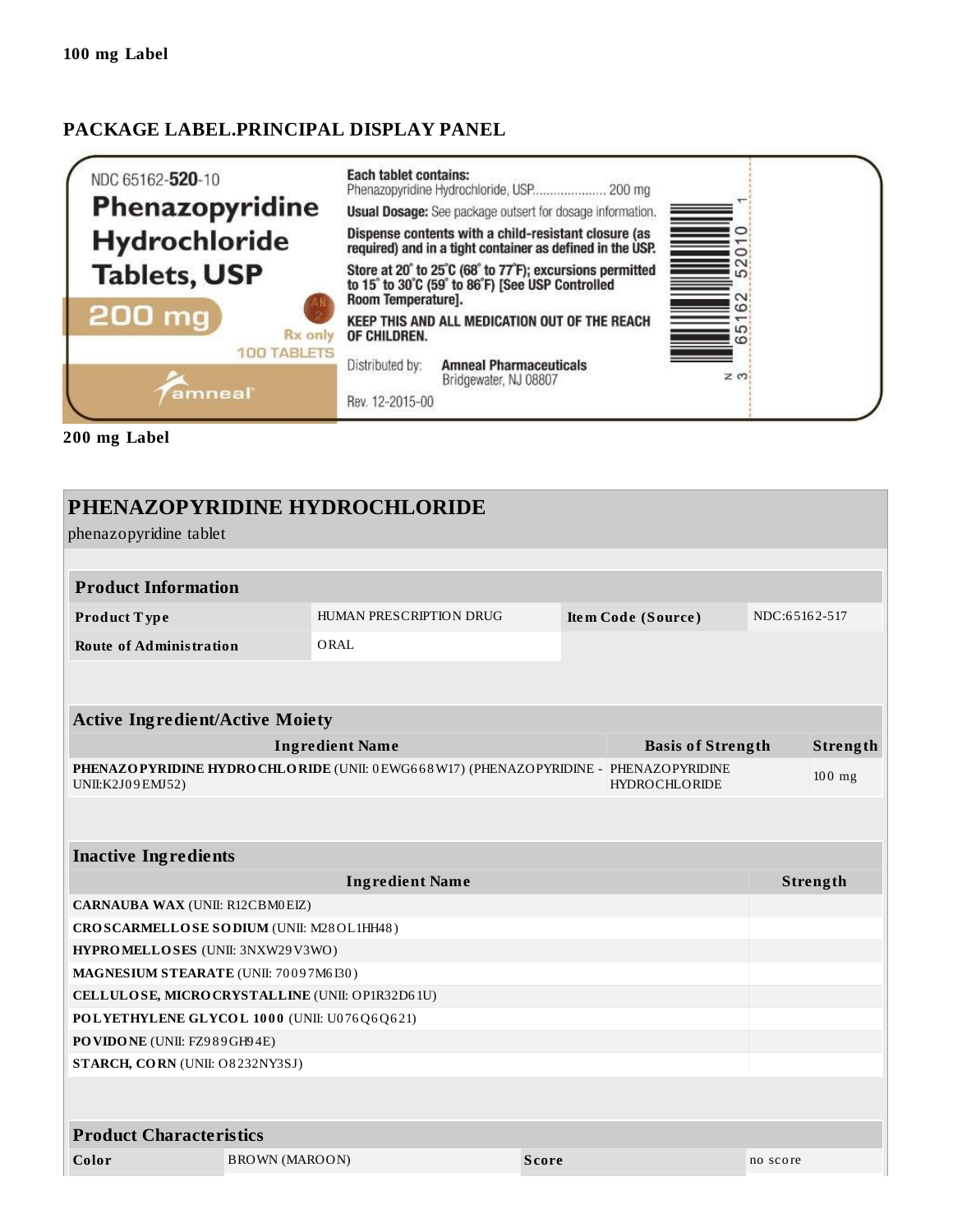|                       | <b>Shape</b>                 | <b>ROUND</b> |                                                    | <b>Size</b> |                             | $10 \,\mathrm{mm}$        |
|-----------------------|------------------------------|--------------|----------------------------------------------------|-------------|-----------------------------|---------------------------|
|                       | <b>Flavor</b>                |              |                                                    |             | <b>Imprint Code</b>         | AN;1                      |
|                       | Contains                     |              |                                                    |             |                             |                           |
|                       |                              |              |                                                    |             |                             |                           |
|                       |                              |              |                                                    |             |                             |                           |
|                       | Packaging                    |              |                                                    |             |                             |                           |
| #                     | <b>Item Code</b>             |              | <b>Package Description</b>                         |             | <b>Marketing Start Date</b> | <b>Marketing End Date</b> |
|                       | $1$ NDC:65162-517-10         |              | 100 in 1 BOTTLE; Type 0: Not a Combination Product |             | 02/01/2011                  |                           |
|                       |                              |              |                                                    |             |                             |                           |
|                       |                              |              |                                                    |             |                             |                           |
|                       | <b>Marketing Information</b> |              |                                                    |             |                             |                           |
|                       |                              |              |                                                    |             |                             |                           |
| UNAPPROVED DRUG OTHER |                              |              | <b>Application Number or Monograph Citation</b>    |             | Marketing Start Date        | <b>Marketing End Date</b> |
|                       | <b>Marketing Category</b>    |              |                                                    |             | 02/01/2011                  |                           |
|                       |                              |              |                                                    |             |                             |                           |
|                       |                              |              |                                                    |             |                             |                           |
|                       |                              |              |                                                    |             |                             |                           |
|                       |                              |              | PHENAZOPYRIDINE HYDROCHLORIDE                      |             |                             |                           |
|                       | phenazopyridine tablet       |              |                                                    |             |                             |                           |

| <b>Product Information</b>     |                         |                    |               |  |  |
|--------------------------------|-------------------------|--------------------|---------------|--|--|
| <b>Product Type</b>            | HUMAN PRESCRIPTION DRUG | Item Code (Source) | NDC:65162-520 |  |  |
| <b>Route of Administration</b> | ORAL                    |                    |               |  |  |

| <b>Active Ingredient/Active Moiety</b>                                                                         |                          |  |          |  |  |  |
|----------------------------------------------------------------------------------------------------------------|--------------------------|--|----------|--|--|--|
| <b>Ingredient Name</b>                                                                                         | <b>Basis of Strength</b> |  | Strength |  |  |  |
| <b>PHENAZOPYRIDINE HYDROCHLORIDE</b> (UNII: 0EWG668W17) (PHENAZOPYRIDINE - PHENAZOPYRIDINE<br>UNII:K2J09EMJ52) | <b>HYDROCHLORIDE</b>     |  | $200$ mg |  |  |  |
|                                                                                                                |                          |  |          |  |  |  |
| <b>Inactive Ingredients</b>                                                                                    |                          |  |          |  |  |  |
| <b>Ingredient Name</b>                                                                                         |                          |  | Strength |  |  |  |

| <b>CARNAUBA WAX (UNII: R12CBM0EIZ)</b>          |  |
|-------------------------------------------------|--|
| CROSCARMELLOSE SODIUM (UNII: M28OL1HH48)        |  |
| <b>HYPROMELLOSES</b> (UNII: 3NXW29V3WO)         |  |
| <b>MAGNESIUM STEARATE (UNII: 70097M6I30)</b>    |  |
| CELLULOSE, MICRO CRYSTALLINE (UNII: OP1R32D61U) |  |
| POLYETHYLENE GLYCOL 1000 (UNII: U076Q6Q621)     |  |
| <b>PO VIDO NE (UNII: FZ989GH94E)</b>            |  |
| <b>STARCH, CORN (UNII: O8232NY3SJ)</b>          |  |
|                                                 |  |

| <b>Product Characteristics</b> |                |                     |                    |  |  |  |
|--------------------------------|----------------|---------------------|--------------------|--|--|--|
| Color                          | BROWN (MAROON) | <b>Score</b>        | no score           |  |  |  |
| <b>Shape</b>                   | ROUND          | <b>Size</b>         | $10 \,\mathrm{mm}$ |  |  |  |
| <b>Flavor</b>                  |                | <b>Imprint Code</b> | AN:2               |  |  |  |
| <b>Contains</b>                |                |                     |                    |  |  |  |